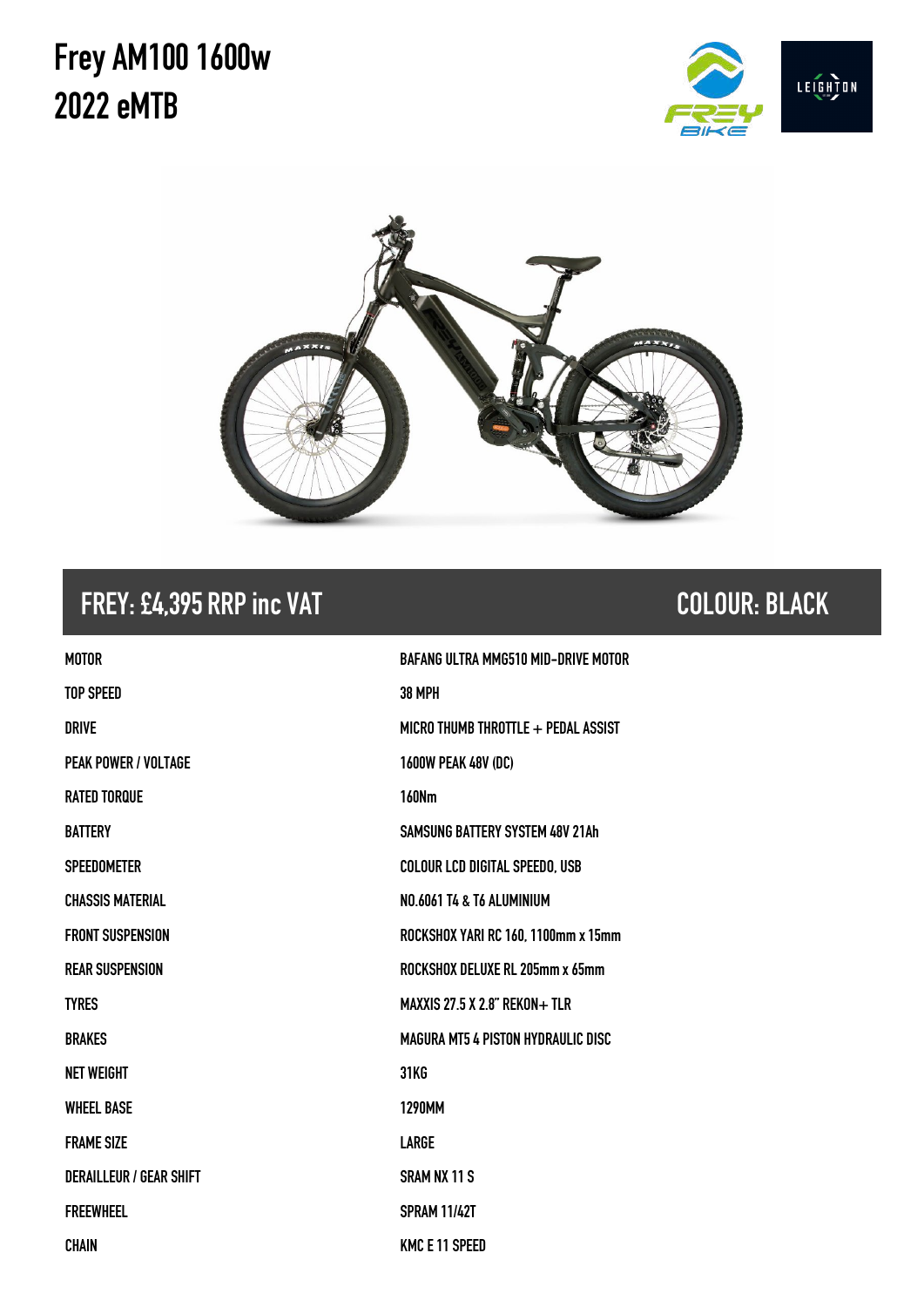# **Frey AM1001600w 2022 eMTB**





### **OTHER KEY FEATURES**

| DRIVE GFARING     | <b>GEAR SENSOR</b>                                 |
|-------------------|----------------------------------------------------|
| <b>CRANKS</b>     | <b>BAFANG / SIZE 170mm / 40T</b>                   |
| <b>PEDALS</b>     | <b>WELLGO ALLOY</b>                                |
| <b>SEAT</b>       | PROLOGO KAPPA RS ITALIAN SEAT                      |
| <b>SEAT CLAMP</b> | <b>PROMAX</b>                                      |
| HEADSET           | <b>NECO H383EM / SEALED BEARINGS</b>               |
| <b>STEM</b>       | PROMAX 50MM STEM                                   |
| <b>BARS</b>       | PROMAX ALLOY 780mm / 25mm RISE                     |
| <b>GRIPS</b>      | <b>VELO</b>                                        |
| <b>HUBS</b>       | QUANTA 110mm x 15mm FRONT / 148mm x 12mm REAR      |
| <b>RIMS</b>       | POWER RIM / DOUBLE WALL ALLOY 36H                  |
| <b>SEAT POST</b>  | PROMAX POST 31.6mm                                 |
| <b>CHARGER</b>    | FAST CHARGER AC100-240V, 50-60Hz, OUTPUT:54.6V, 5A |
| <b>STAND OVER</b> | MIN: 761mm (MED SIZE)                              |
| <b>RANGE</b>      | <b>25 TO 50 MILES</b>                              |